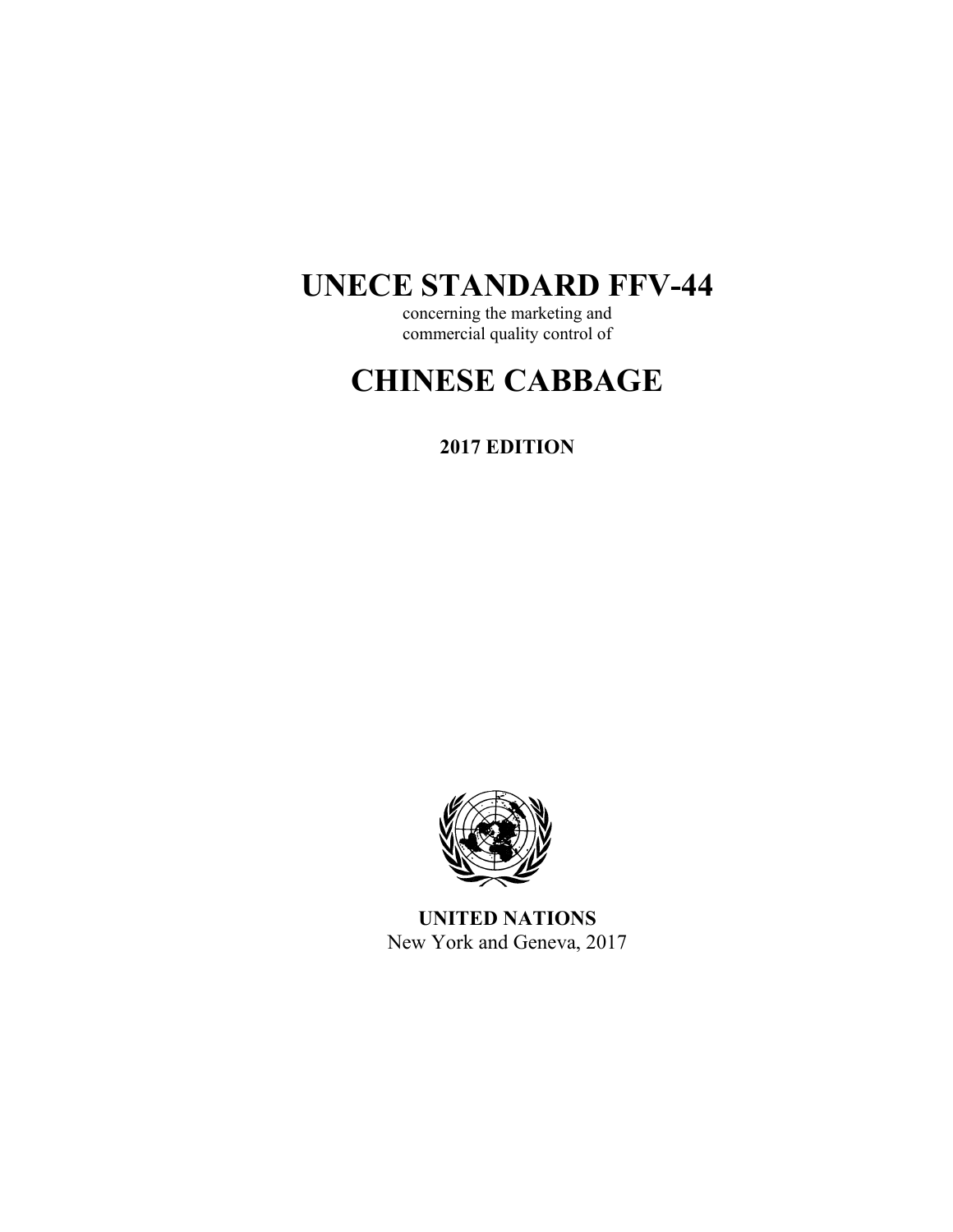#### **NOTE**

#### **Working Party on Agricultural Quality Standards**

The commercial quality standards developed by the Working Party on Agricultural Quality Standards of the United Nations Economic Commission for Europe (UNECE) help facilitate international trade, encourage highquality production, improve profitability and protect consumer interests. UNECE standards are used by governments, producers, traders, importers and exporters, and other international organizations. They cover a wide range of agricultural products, including fresh fruit and vegetables, dry and dried produce, seed potatoes, meat, cut flowers, eggs and egg products.

Any member of the United Nations can participate, on an equal footing, in the activities of the Working Party. For more information on agricultural standards, please visit our website <www.unece.org/trade/agr>.

The present Standard for Chinese cabbage is based on document ECE/TRADE/C/WP.7/2014/14, reviewed and adopted by the Working Party at its seventieth session.

Aligned with the Standard Layout (2017)

The designations employed and the presentation of the material in this publication do not imply the expression of any opinion whatsoever on the part of the United Nations Secretariat concerning the legal status of any country, territory, city or area or of its authorities, or concerning the delimitation of its frontiers or boundaries. Mention of company names or commercial products does not imply endorsement by the United Nations.

All material may be freely quoted or reprinted, but acknowledgement is requested.

Please contact the following address with any comments or enquiries:

Agricultural Standards Unit Economic Cooperation and Trade Division United Nations Economic Commission for Europe Palais des Nations CH-1211 Geneva 10, Switzerland E-mail: agristandards@unece.org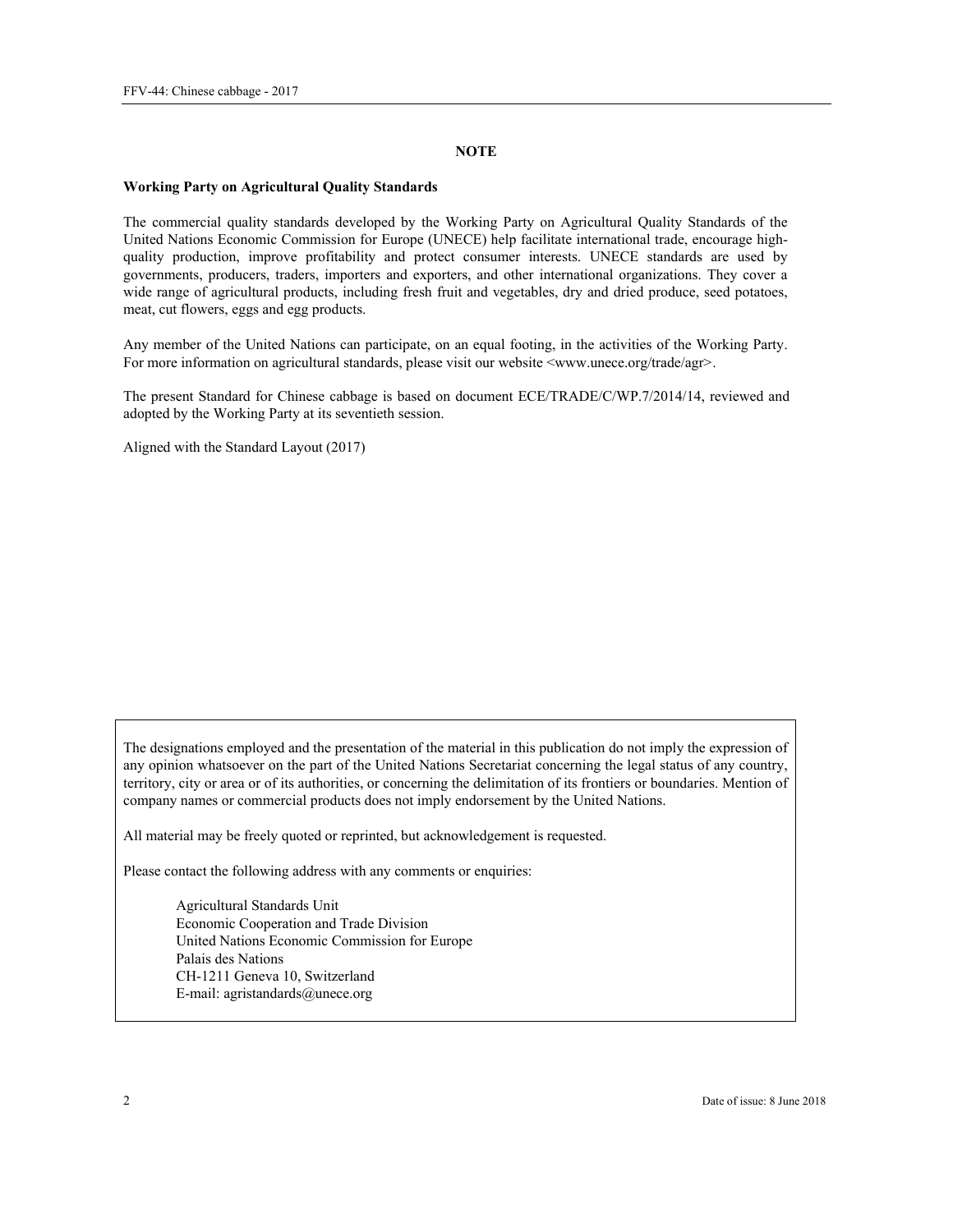## **UNECE Standard FFV-44 concerning the marketing and commercial quality control of Chinese cabbage**

## **I. Definition of produce**

This standard applies to Chinese cabbage of varieties (cultivars) grown from *Brassica rapa* subsp. *pekinensis* (Lour*.*) Hanelt to be supplied fresh to the consumer, Chinese cabbage for industrial processing being excluded.

There are two commercial types, long and round, of Chinese cabbage.

## **II. Provisions concerning quality**

The purpose of the standard is to define the quality requirements for Chinese cabbage after preparation and packaging.

However, if applied at stages following export, products may show in relation to the requirements of the standard:

- a slight lack of freshness and turgidity
- a slight deterioration due to their development and their tendency to perish.

The holder/seller of products may not display such products or offer them for sale, or deliver or market them in any manner other than in conformity with this standard. The holder/seller shall be responsible for observing such conformity.

#### **A. Minimum requirements**

In all classes, subject to the special provisions for each class and the tolerances allowed, the Chinese cabbage must be:

- intact; however some of the outer leaves may be removed and the leaves may be trimmed
- sound; produce affected by rotting or deterioration such as to make it unfit for consumption is excluded
- clean, i.e. practically free of any visible foreign matter
- fresh in appearance
- practically free from pests
- practically free from damage caused by pests
- not running to seed
- free from freezing damage
- free of abnormal external moisture
- free of any foreign smell and/or taste.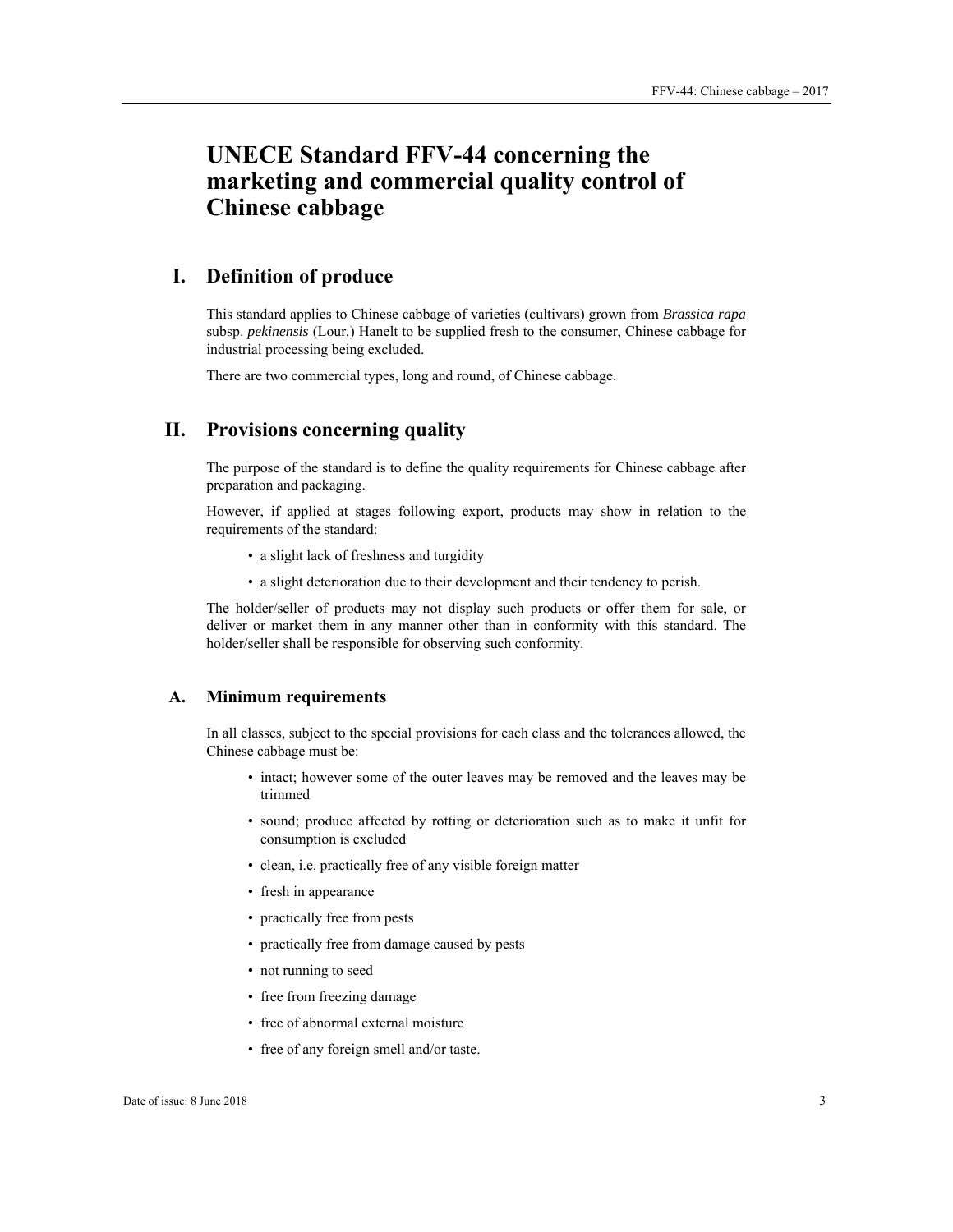The butt should be cut slightly below the lowest point of leaf growth, but the leaves should remain firmly attached. The cut should be clean.

A slight colouration of the vascular bundles of the cut surface due to storage is admitted.

The development and condition of the Chinese cabbage must be such as to enable them:

- to withstand transportation and handling
- to arrive in satisfactory condition at the place of destination.

#### **B. Classification**

Chinese cabbage is classified in two classes, as defined below:

#### *(i) Class I*

Chinese cabbage in this class must be of good quality. They must be characteristic of the variety and/or commercial type.

They must be:

- well formed
- compact and closed

The following slight defects, however, may be allowed, provided these do not affect the general appearance of the produce, the quality, the keeping quality, and presentation in the package:

- a slight defect in shape
- slight defects in colouring
- small cracks in the outer leaves.

#### *(ii) Class II*

This class includes Chinese cabbage that do not qualify for inclusion in Class I but satisfy the minimum requirements specified above.

They must have reasonably compact heads, the leaves may be less closely attached.

The total length of the floral stem should not exceed one-third of the length of the head.

The following defects may be allowed, provided the Chinese cabbage retains its essential characteristics as regards the quality, the keeping quality and presentation:

- defects in shape
- defects in colouring, including slight discolouration due to chilling injury
- slight bruising of the outer leaves
- cracks in the outer leaves
- slight leaf edge necrosis.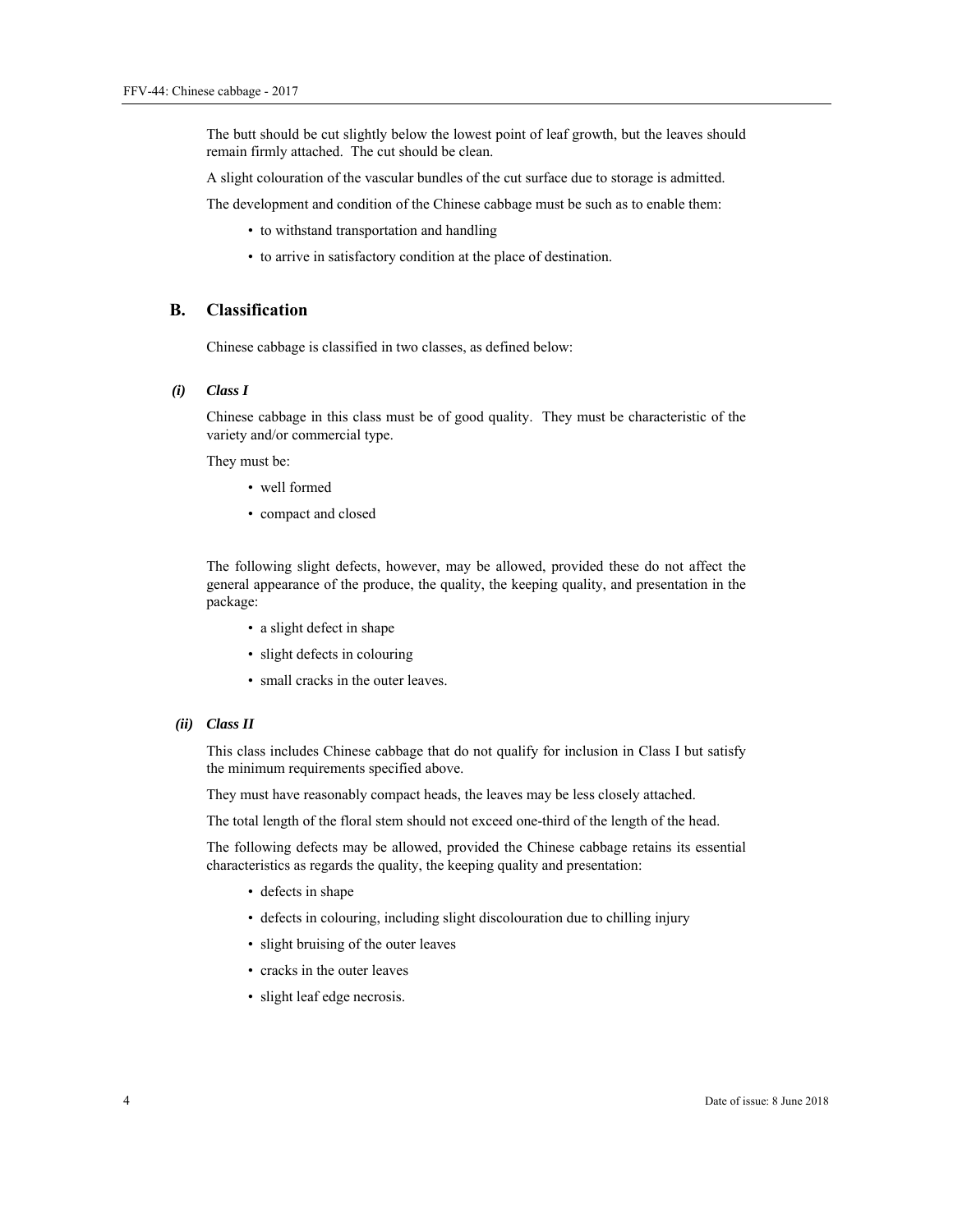## **III. Provisions concerning sizing**

Size is determined by the weight of the head.

To ensure uniformity in size, the range in size between produce in the same package shall not exceed:

- the heaviest head must not be more than 1.5 times the weight of the lightest head for Class I
- the heaviest head must not be more than twice the weight of the lightest head for Class II.

### **IV. Provisions concerning tolerances**

At all marketing stages, tolerances in respect of quality and size shall be allowed in each lot for produce not satisfying the requirements of the class indicated.

#### **A. Quality tolerances**

*(i) Class I* 

A total tolerance of 10 per cent, by number or weight, of Chinese cabbage not satisfying the requirements of the class, but meeting those of Class II is allowed. Within this tolerance not more than 1 per cent in total may consist of produce satisfying neither the requirements of Class II quality nor the minimum requirements, or of produce affected by decay.

#### *(ii) Class II*

A total tolerance of 10 per cent, by number or weight, of Chinese cabbage satisfying neither the requirements of the class nor the minimum requirements is allowed. Within this tolerance not more than 2 per cent in total may consist of produce affected by decay.

### **B. Size tolerances**

For all classes: a total tolerance of 10 per cent, by number or weight, of Chinese cabbage not satisfying the requirements as regards sizing is allowed.

## **V. Provisions concerning presentation**

#### **A. Uniformity**

The contents of each package must be uniform and contain only Chinese cabbage of the same origin, variety or commercial type, quality, and size.

Chinese cabbage of Class I must be nearly the same colour and of appreciably the same length.

The visible part of the contents of the package must be representative of the entire contents.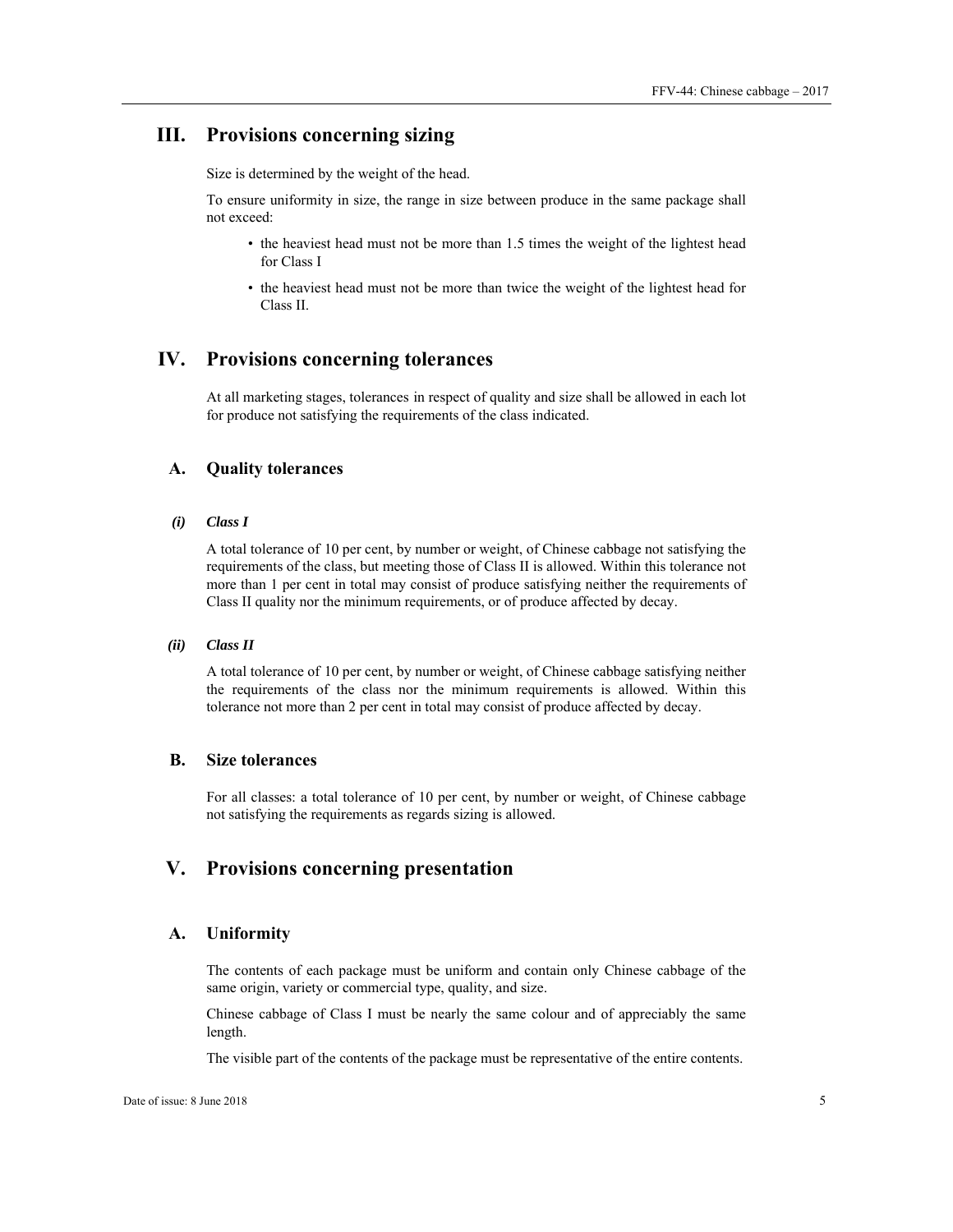#### **B. Packaging**

Chinese cabbage must be packed in such a way as to protect the produce properly.

The materials used inside the package must be clean and of a quality such as to avoid causing any external or internal damage to the produce. The use of materials, particularly of paper or stamps bearing trade specifications, is allowed, provided the printing or labelling has been done with non-toxic ink or glue.

Packages must be free of all foreign matter.

## **VI. Provisions concerning marking**

Each package<sup>1</sup> must bear the following particulars, in letters grouped on the same side, legibly and indelibly marked, and visible from the outside:

#### **A. Identification**

Packer and/or dispatcher/exporter:

Name and physical address (e.g. street/city/region/postal code and, if different from the country of origin, the country) or a code mark officially recognized by the national authority<sup>2</sup> if the country applying such a system is listed in the UNECE database.

#### **B. Nature of produce**

• "Chinese Cabbage" if the contents are not visible from the outside.

#### **C. Origin of produce**

• Country of origin<sup>3</sup> and, optionally, district where grown, or national, regional or local place name.

#### **D. Commercial specifications**

- Class
- Number of heads (optional).

 $\overline{a}$ 

<sup>&</sup>lt;sup>1</sup> These marking provisions do not apply to sales packages presented in packages. However, they do apply to sales packages (pre-packages) presented individually. 2 The national legislation of a number of countries requires the explicit declaration of the name and

address. However, in the case where a code mark is used, the reference "packer and/or dispatcher (or equivalent abbreviations)" has to be indicated in close connection with the code mark, and the code mark should be preceded by the ISO 3166 (alpha) country/area code of the recognizing country, if not the country of origin.<br> $3$  The full or a commonly used name should be indicated.